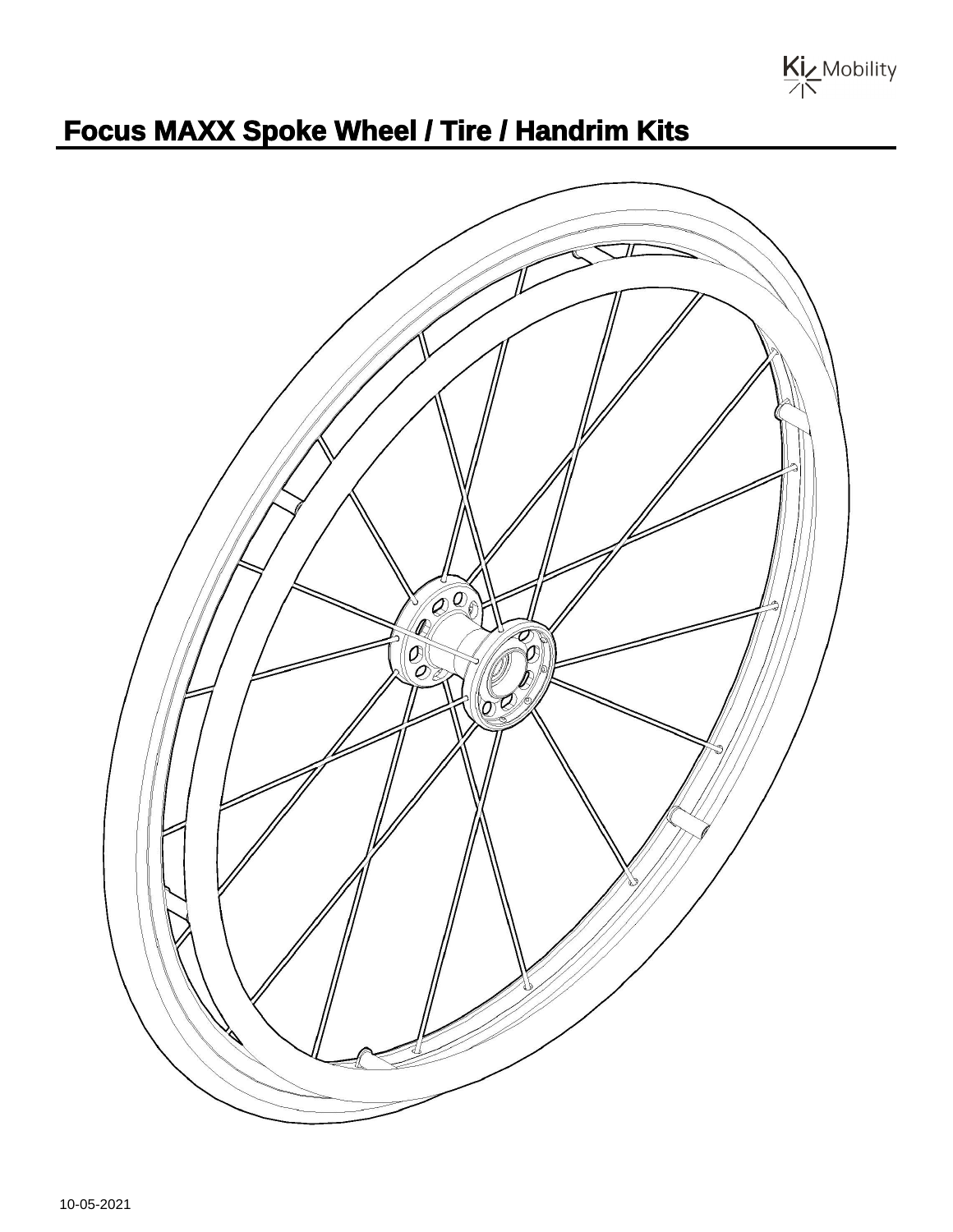Not all components of the Wheel, Tire and Handrim kits will be listed. These kits cannot be used if Drum Brake is present. <p> If changing wheel size and anti-tips are present, new anti-tips may be required. If changing wheel size or style, new axles may be needed. For Focus chairs, new wheel locks might be needed when changing wheel size or style.

| <b>Item Number</b> | <b>Part Number</b> | <b>Description</b>                                                                                    | Quantity    | <b>Retail</b> |
|--------------------|--------------------|-------------------------------------------------------------------------------------------------------|-------------|---------------|
|                    | 109840             | 24" MAXX Spoke, Full Poly Tire, Aluminum<br><b>Anodized Handrim Kit</b>                               | 1           | \$321.98      |
|                    | 109915             | 24" MAXX Spoke, Full Poly Tire, Aluminum<br>Anodized Handrim Kit w/ Micro Grip                        | 1           | \$359.43      |
|                    | 109846             | 24" MAXX Spoke, Full Poly Tire, Natural Fit LT<br>Handrim Omit Thumb Grip Kit                         | 1           | \$447.39      |
|                    | 109847             | 24" MAXX Spoke, Full Poly Tire, Natural Fit LT<br>Handrim Regular Thumb Grip Kit                      | 1           | \$587.65      |
|                    | 109848             | 24" MAXX Spoke, Full Poly Tire, Natural Fit LT<br>Handrim Super Thumb Grip Kit                        | 1           | \$631.59      |
|                    | 109843             | 24" MAXX Spoke, Full Poly Tire, Natural Fit<br>Standard Handrim Omit Thumb Grip Kit                   | 1           | \$447.39      |
|                    | 109844             | 24" MAXX Spoke, Full Poly Tire, Natural Fit<br>Standard Handrim Regular Thumb Grip Kit                | 1           | \$587.65      |
|                    | 109845             | 24" MAXX Spoke, Full Poly Tire, Natural Fit<br>Standard Handrim Super Thumb Grip Kit                  | 1           | \$631.59      |
|                    | 109841             | 24" MAXX Spoke, Full Poly Tire, Plastic Coated<br><b>Handrim Kit</b>                                  | 1           | \$389.36      |
|                    | 109842             | 24" MAXX Spoke, Full Poly Tire, Projection<br><b>Handrim Kit</b>                                      | 1           | \$444.43      |
|                    | 109823             | 24" MAXX Spoke, Pneumatic Tire, Aluminum<br><b>Anodized Handrim Kit</b>                               | 1           | \$314.46      |
|                    | 109913             | 24" MAXX Spoke, Pneumatic Tire, Aluminum<br>Anodized Handrim Kit w/ Micro Grip                        | 1           | \$351.90      |
|                    | 109829             | 24" MAXX Spoke, Pneumatic Tire, Natural Fit LT<br>Handrim Omit Thumb Grip Kit                         | $\mathbf 1$ | \$439.84      |
|                    | 109830             | 24" MAXX Spoke, Pneumatic Tire, Natural Fit LT<br>Handrim Regular Thumb Grip Kit                      | 1           | \$580.11      |
|                    | 109831             | 24" MAXX Spoke, Pneumatic Tire, Natural Fit LT<br>Handrim Super Thumb Grip Kit                        | 1           | \$624.06      |
|                    | 109826             | 24" MAXX Spoke, Pneumatic Tire, Natural Fit<br>Standard Handrim Omit Thumb Grip Kit                   | 1           | \$439.84      |
|                    | 109827             | 24" MAXX Spoke, Pneumatic Tire, Natural Fit<br>Standard Handrim Regular Thumb Grip Kit                | 1           | \$580.11      |
|                    | 109828             | 24" MAXX Spoke, Pneumatic Tire, Natural Fit<br>Standard Handrim Super Thumb Grip Kit                  | 1           | \$624.06      |
|                    | 109824             | 24" MAXX Spoke, Pneumatic Tire, Plastic Coated<br><b>Handrim Kit</b>                                  | $\mathbf 1$ | \$381.83      |
|                    | 109825             | 24" MAXX Spoke, Pneumatic Tire, Projection<br>Handrim Kit                                             | 1           | \$436.91      |
|                    | 109772             | 24" MAXX Spoke, Pneumatic w/ Airless Insert<br>Tire, Aluminum Anodized Handrim Kit                    | $\mathbf 1$ | \$194.36      |
|                    | 109916             | 24" MAXX Spoke, Pneumatic w/ Airless Insert<br>Tire, Aluminum Anodized Handrim Kit w/ Micro<br>Grip   | 1           | \$231.81      |
|                    | 109854             | 24" MAXX Spoke, Pneumatic w/ Airless Insert<br>Tire, Natural Fit LT Handrim Omit Thumb Grip Kit       | 1           | \$471.78      |
|                    | 109855             | 24" MAXX Spoke, Pneumatic w/ Airless Insert<br>Tire, Natural Fit LT Handrim Regular Thumb Grip<br>Kit | 1           | \$612.05      |